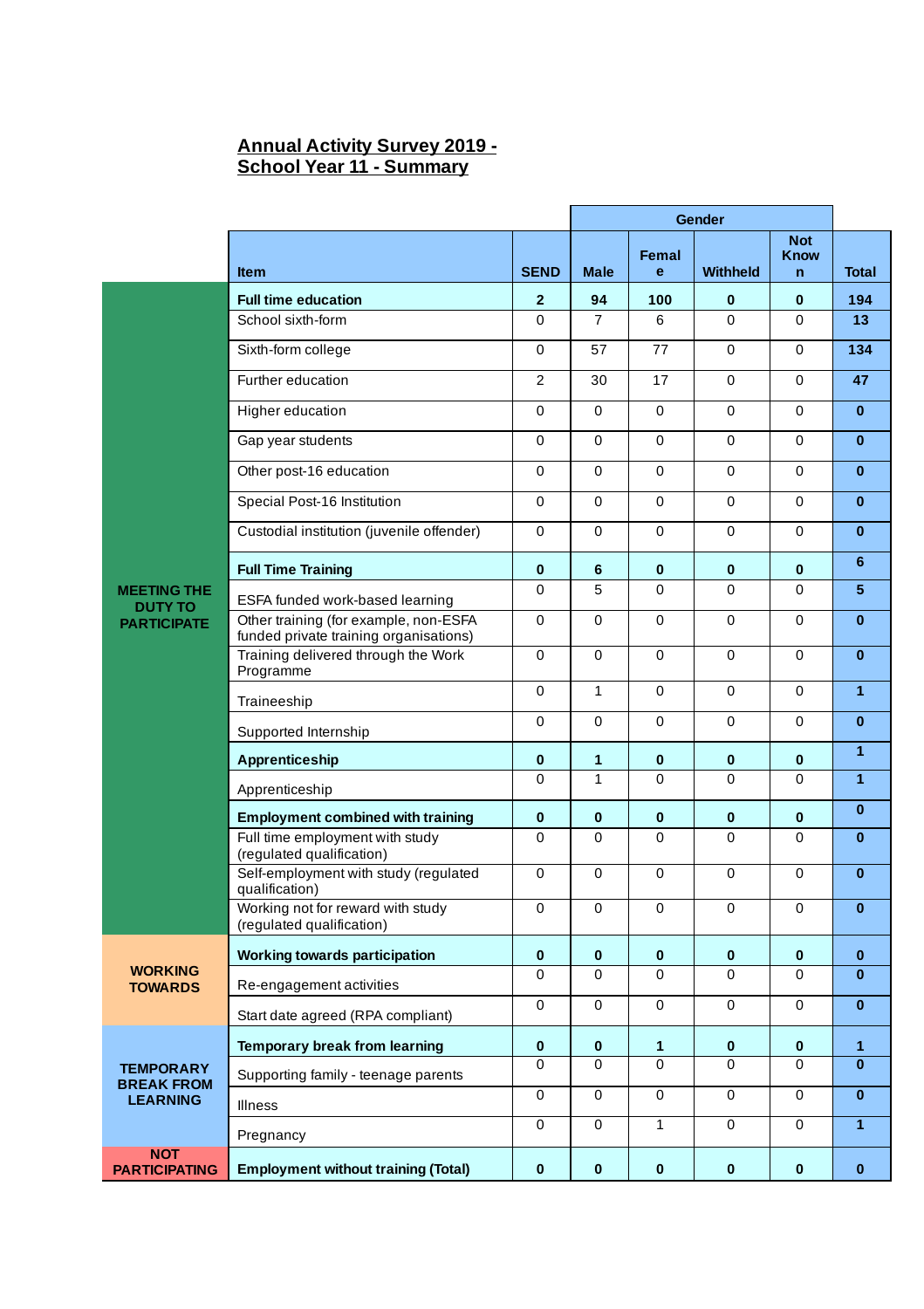| Occupation Type of those in full time<br><b>Employment or Training</b> |             |                | Femal        |                 | <b>Not</b><br>Know |                |
|------------------------------------------------------------------------|-------------|----------------|--------------|-----------------|--------------------|----------------|
|                                                                        | <b>SEND</b> | <b>Male</b>    | e            | <b>Withheld</b> | $\mathbf n$        | <b>Totals</b>  |
| Managerial/professional                                                | 0           | $\Omega$       | $\Omega$     | $\Omega$        | 0                  | $\bf{0}$       |
| Clerical/secretarial                                                   | 0           | $\Omega$       | $\Omega$     | $\Omega$        | 0                  | $\bf{0}$       |
| Skilled construction                                                   | $\Omega$    | $\overline{2}$ | $\Omega$     | $\Omega$        | 0                  | $\overline{2}$ |
| Skilled engineering                                                    | $\Omega$    | $\Omega$       | $\Omega$     | $\mathbf 0$     | 0                  | $\bf{0}$       |
| Electrical/electronic                                                  | $\Omega$    | $\Omega$       | $\Omega$     | $\Omega$        | 0                  | $\bf{0}$       |
| Metal forming trades                                                   | $\Omega$    | $\Omega$       | $\mathbf{0}$ | $\Omega$        | 0                  | $\bf{0}$       |
| Vehicle trades                                                         | $\Omega$    | $\Omega$       | 0            | $\Omega$        | 0                  | $\bf{0}$       |
| Textile/garments trades                                                | $\Omega$    | $\Omega$       | 0            | $\Omega$        | 0                  | $\bf{0}$       |
| Other skilled trades                                                   | $\Omega$    | $\Omega$       | $\Omega$     | $\Omega$        | 0                  | $\bf{0}$       |
| Protective service occs                                                | $\Omega$    | $\Omega$       | $\Omega$     | $\Omega$        | 0                  | o              |